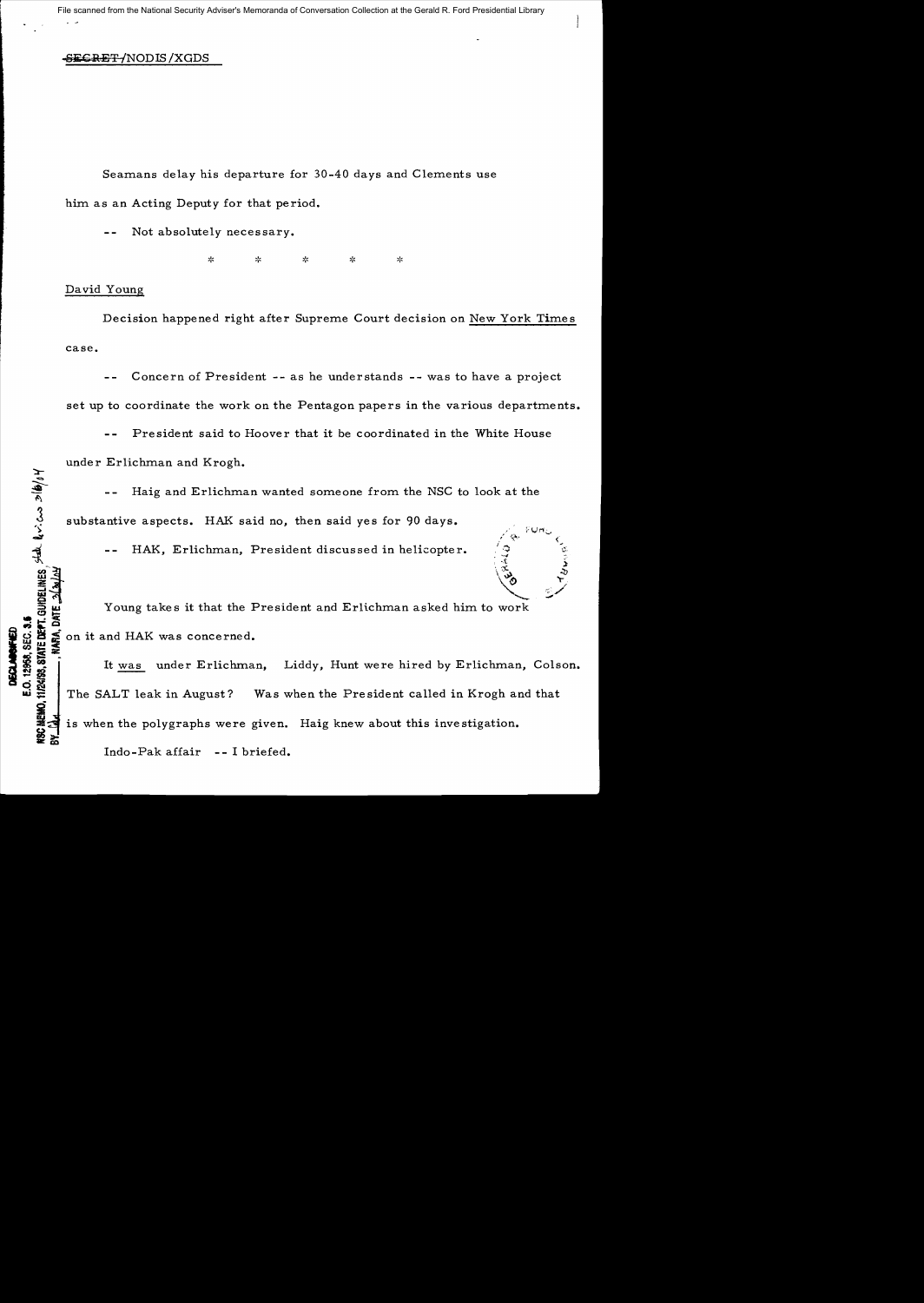Tad Sulz **article on Russian-Indian agreement for Soviet** support if the Indians wouldn't move in Bangladesh. Quote from TDCS  $(?)$ 

Being done on a monthly basis -- HAK was aware of and involved in the Indo - Pak inve stigation.

Al Haig started the Indo-Pak investigation. He called in King (?) and Young and gave them instructions to start the investigation.

Call Vorontsov

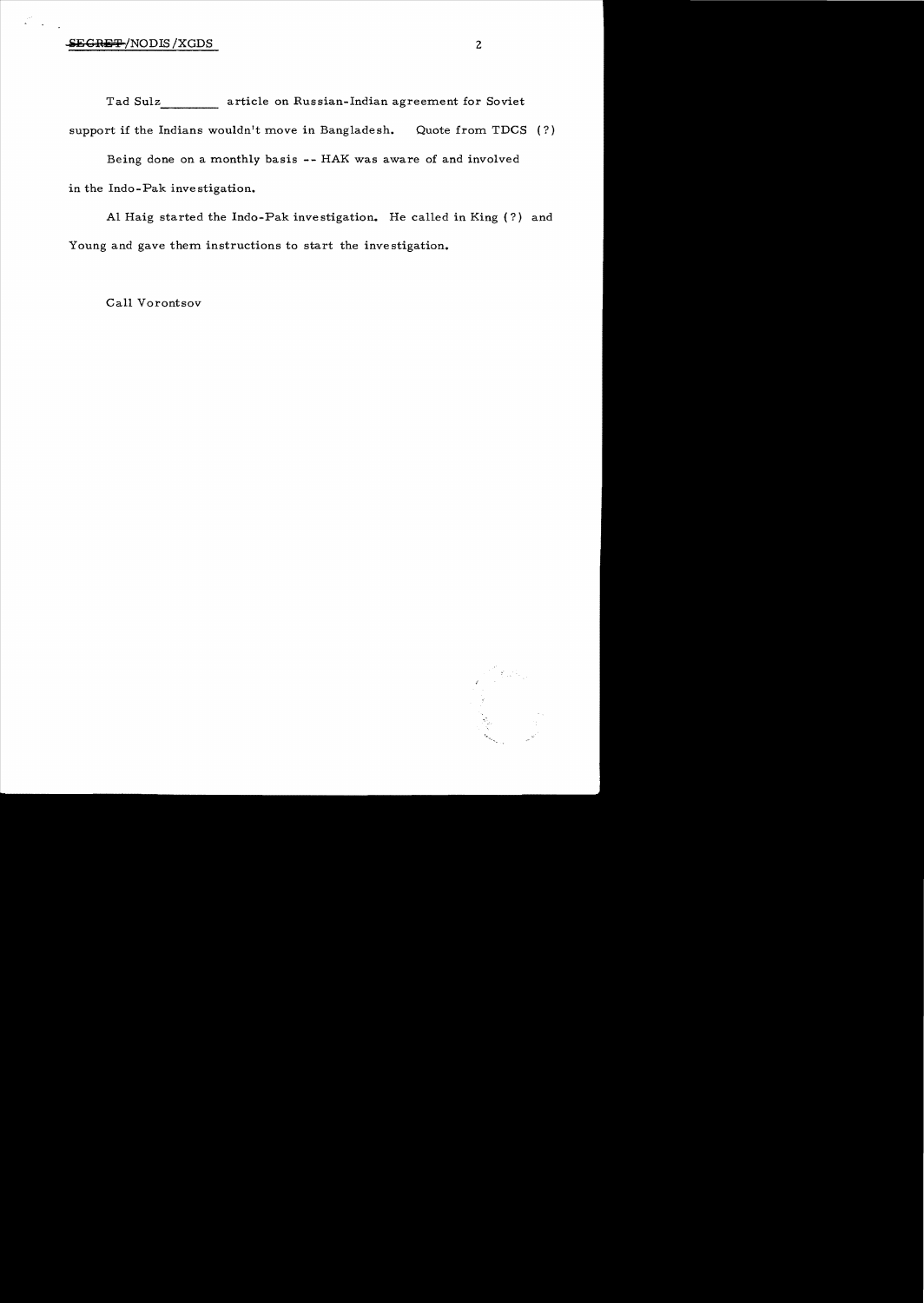## SEGRET/SENSITIVE/EYES ONLY

## Bridgewater

- Security decision
- **PL-480**
- Intelligence  $\sim$   $\sim$ 
	- Tell Dolph when we get a new intelligence man on board.
- State management by Objective  $\sim$   $\sim$ 
	- -- when can we expect something?

DOD management by Objection

- Richardson submission was bad.
- J\_\_\_\_\_\_\_\_\_\_\_\_\_ draft is very good.
	- Will be coming in in a week or so.
	- Will work with Jan Lodal.
- 291.5 highest possible receipts.
- 213-215 for domestic programs.

ACDA budget -- check back by 1 December.

Foreign Assistance - OMB will come in with a restrictive program.

**DECLASSIFIED** E.O. 12958, SEC. 3.5 NSC MEMO, 11/24/98, STATE DEPT. GUIDELINES, Stale lev. eur 3/6/04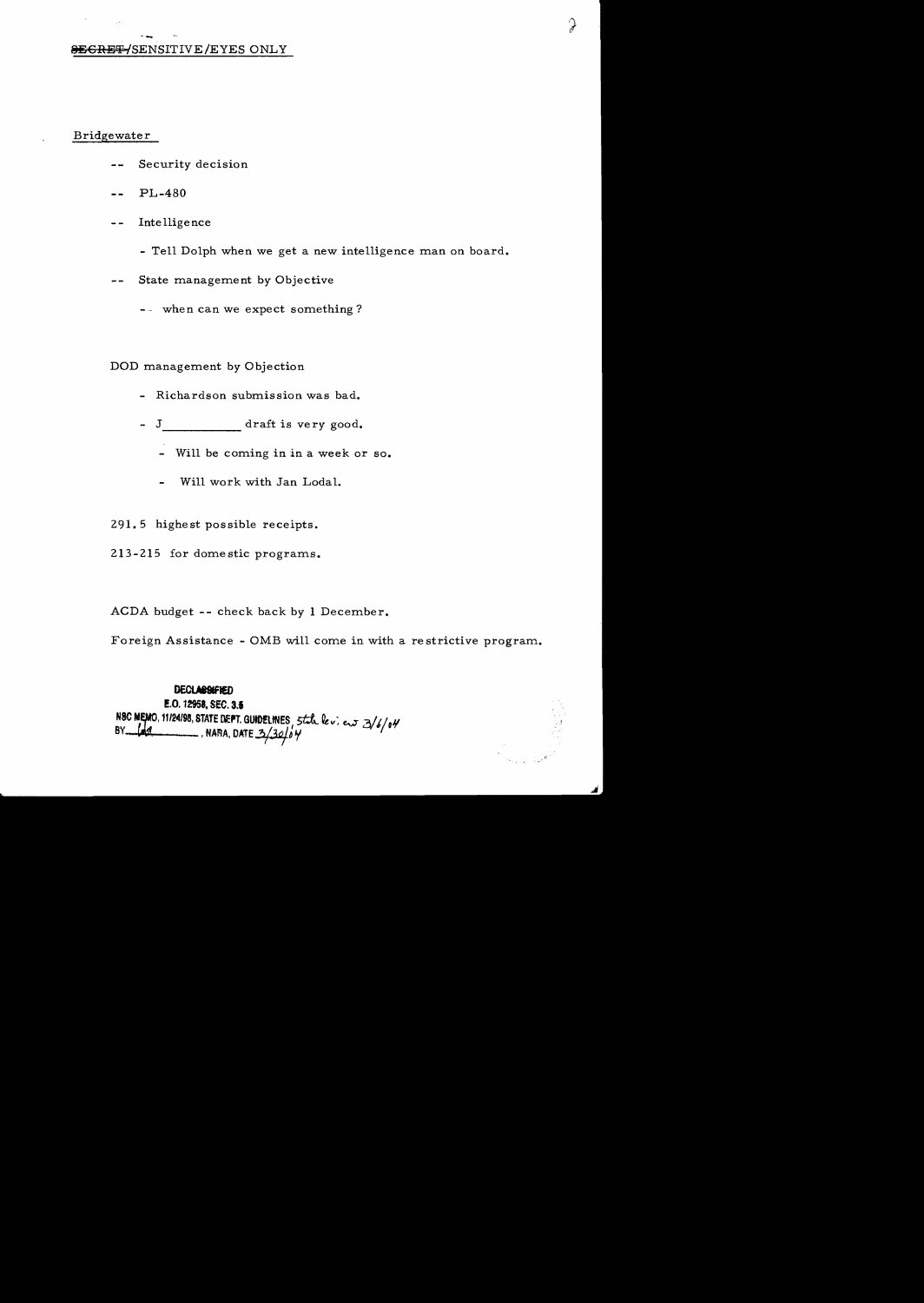Seamon delang the dyperture for 30-40 Onys + Chapmito use him as an - not discharged in that period. comm bypart up at ofthe Supreme Cornet  $d$  and  $\frac{1}{n}$  on  $\frac{1}{n}$  and  $\frac{1}{n}$ 13 Mars - In an of Pres acts inchorand wo to him a pigent ist up to conduinte the work on the Person paysins in a cronism depatin mits. Pus roid & River that it be Gpt looks . word in WH wonder Fall drive  $*$   $K - \alpha q$ . Hary + Enhibson wonder 10000 fam MSC To look at a revistantes. superts NAK don't no, chan grad thin himself d'uil yes for pa dags. things then you Company of the complete in hule. Moope, Jazz 9 Hill said he was uppet and Young teles at court pare + 1 show. askerf from X 411 (a an it + HAKCONNAI, It was mudic Enligence  $M_{\rm eff}$ Look of and were hird by E, Colsa. The Salt living on Chig? was arrived Pira controlain Kary + that is when Indoporte affine, & Criefel Tad Sudge aithell on Prose-Industriant

**IBC MEMO, 11/24/98, STATE DEPT. GUIDELINES** State le v. e.s 3/6/04<br>Y\_leq \_\_\_\_\_\_\_\_\_\_\_\_, **NAMA.** DATE 3/30/24/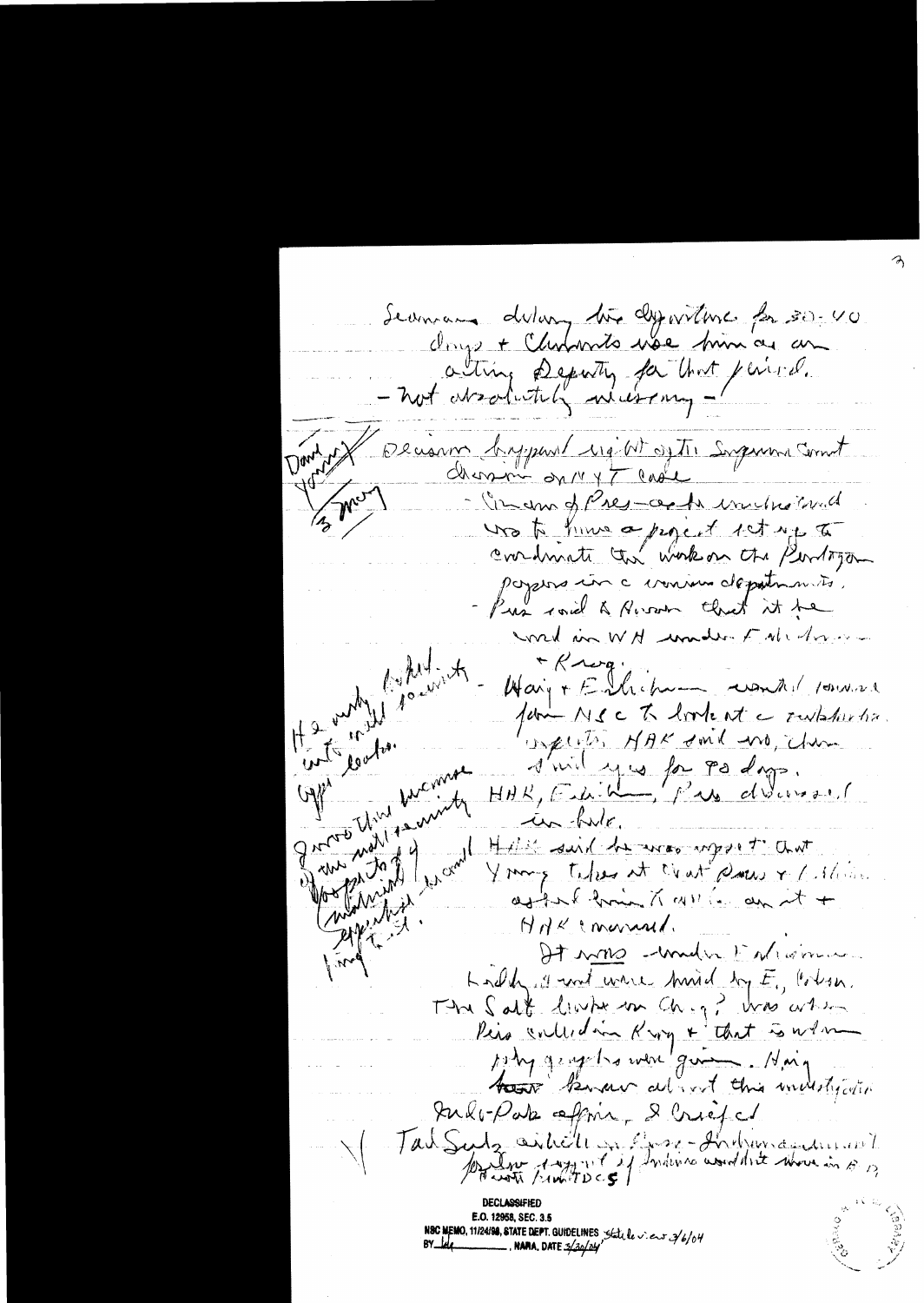Binoy Indone a monthly frais-Inde Pote immeritiquetions. MNay started the Rado Rek mark gater Hi called in King + Young and gove investigation. Cull Vorontre Sommer " - 8 perple  $(10 \text{ per}^{-1})$ Rohman 12 ayunts  $\sqrt{P}$  in up  $\gamma$ -3 minuts - 2-room units-Bedsom + diving some<br>> varrally = bids in a bedsom. I One for specialy, dominate of flies . The contract  $\mathcal{L}^{\mathcal{L}}$  is the contract of the contract of  $\mathcal{L}^{\mathcal{L}}$  $\label{eq:1} \nabla \mathcal{L} = \left\{ \begin{array}{ll} \mathcal{L}_{\text{max}} & \text{if} \quad \mathcal{L}_{\text{max}} \\ \mathcal{L}_{\text{max}} & \text{if} \quad \mathcal{L}_{\text{max}} \\ \mathcal{L}_{\text{max}} & \text{if} \quad \mathcal{L}_{\text{max}} \end{array} \right. \quad \text{and} \quad \mathcal{L}_{\text{max}}$  $\label{eq:2.1} \Psi_{\alpha\beta} = \Psi_{\alpha\beta} + \Psi_{\alpha\beta} \Psi_{\alpha\beta}$  $\label{eq:1} \frac{1}{\sqrt{2}}\left(\frac{1}{\sqrt{2}}\right)^{2} \left(\frac{1}{\sqrt{2}}\right)^{2} \left(\frac{1}{\sqrt{2}}\right)^{2} \left(\frac{1}{\sqrt{2}}\right)^{2} \left(\frac{1}{\sqrt{2}}\right)^{2} \left(\frac{1}{\sqrt{2}}\right)^{2} \left(\frac{1}{\sqrt{2}}\right)^{2} \left(\frac{1}{\sqrt{2}}\right)^{2} \left(\frac{1}{\sqrt{2}}\right)^{2} \left(\frac{1}{\sqrt{2}}\right)^{2} \left(\frac{1}{\sqrt{2}}\right)^{2} \left(\frac{$ المواطن المستعمل المتعاطف المتعارف المستعمر المتعارف المتعاطف المستعمل المستعمل المتعاطف المتعاطف المتعارف  $\mathcal{A}^{\mathcal{A}}$  and the state of the state of the state of the state of the state of the state of the  $\mathcal{A}$  $\label{eq:2.1} \frac{1}{\left\| \left( \frac{1}{\sqrt{2}} \right)^2 \right\|_{\mathcal{H}^1}^2} \leq \frac{1}{\sqrt{2}} \left( \frac{1}{\sqrt{2}} \right)^2 \leq \frac{1}{\sqrt{2}} \left( \frac{1}{\sqrt{2}} \right)^2 \leq \frac{1}{\sqrt{2}} \left( \frac{1}{\sqrt{2}} \right)^2 \leq \frac{1}{\sqrt{2}} \left( \frac{1}{\sqrt{2}} \right)^2 \leq \frac{1}{\sqrt{2}} \left( \frac{1}{\sqrt{2}} \right)^2 \leq \frac{1}{\sqrt{2}} \left( \frac$  $\label{eq:1} \mathcal{L}(\mathcal{L}(\mathcal{L})) = \mathcal{L}(\mathcal{L}(\mathcal{L})) = \mathcal{L}(\mathcal{L}(\mathcal{L})) = \mathcal{L}(\mathcal{L})$